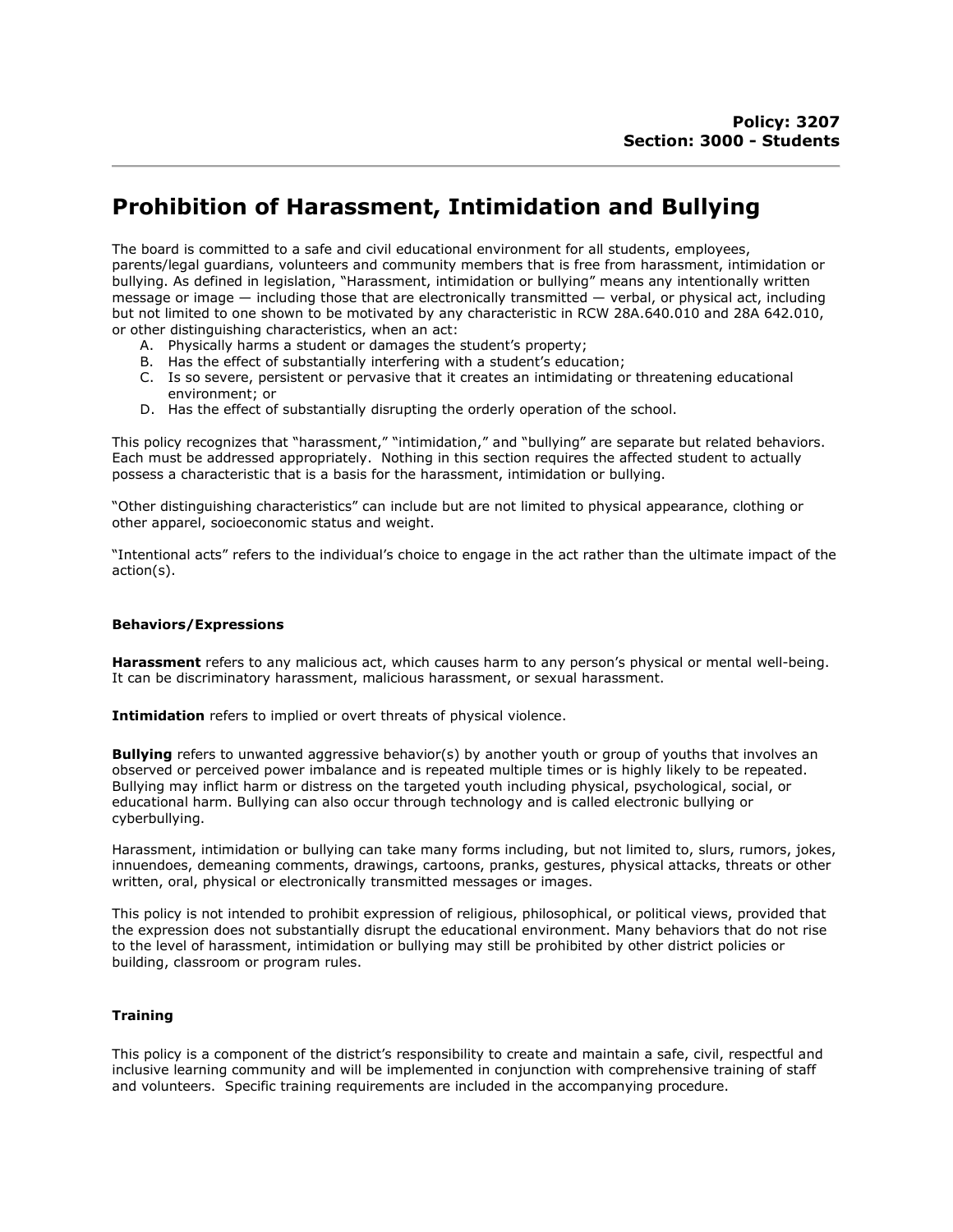## Prevention

The district will provide students with strategies aimed at preventing harassment, intimidation and bullying. In its efforts to train students, the district will seek partnerships with families, law enforcement and other community agencies.

#### Interventions

Interventions are designed to remediate the impact on the targeted student(s) and others impacted by the violation, to change the behavior of the perpetrator, and to restore a positive school climate. The district will consider the frequency of incidents, developmental age of the student, and severity of the conduct in determining intervention strategies. Interventions will range from counseling, correcting behavior and discipline, to law enforcement referrals.

#### Students with Individual Education Plans or Section 504 Plans

If allegations are proven that a student with an Individual Education Plan (IEP) or Section 504 Plan has been the target of harassment, intimidation or bullying, the school will convene the student's IEP or Section 504 team to determine whether the incident had an impact on the student's ability to receive a free, appropriate public education (FAPE). The meeting should occur regardless of whether the harassment, intimidation or bullying incident was based on the student's disability. During the meeting, the team will evaluate issues such as the student's academic performance, behavioral issues, attendance, and participation in extracurricular activities. If a determination is made that the student is not receiving a FAPE as a result of the harassment, intimidation or bullying incident, the district will provide additional services and supports as deemed necessary, such as counseling, monitoring and/or reevaluation or revision of the student's IEP or Section 504 plan, to ensure the student receives a FAPE.

#### Retaliation/False Allegations

Retaliation is prohibited and will result in appropriate discipline. It is a violation of this policy to threaten or harm someone for reporting harassment, intimidation, or bullying.

It is also a violation of district policy to knowingly report false allegations of harassment, intimidation, and bullying. Students or employees will not be disciplined for making a report in good faith. However, persons found to knowingly report or corroborate false allegations will be subject to appropriate discipline.

#### Compliance Officer

The superintendent will appoint a compliance officer as the primary district contact to receive copies of all formal and informal complaints and ensure policy implementation. The name and contact information for the compliance officer will be communicated throughout the district.

The superintendent is authorized to direct the implementation of procedures addressing the elements of this policy.

| Cross References: | 2161 - Special Education and Related Services for Eligible Students |
|-------------------|---------------------------------------------------------------------|
|-------------------|---------------------------------------------------------------------|

- 3200 Rights and Responsibilities
	- 3205 Sexual Harassment of Students Prohibited
	- 3210 Nondiscrimination
	- 3211 Transgender Students